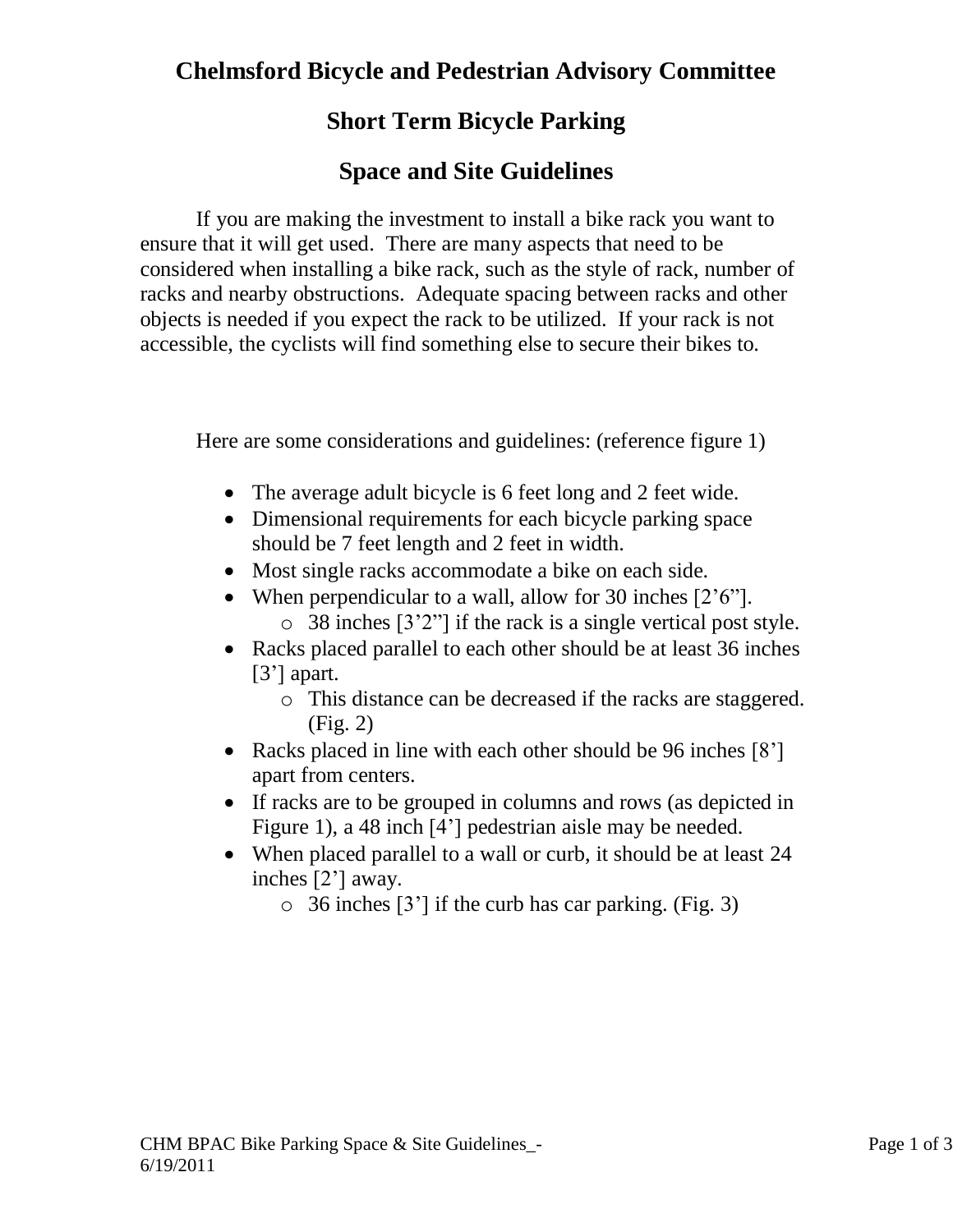## **Chelmsford Bicycle and Pedestrian Advisory Committee**



# **Short Term Bicycle Parking**

**Figure 1 - All Dimensions Considered as Minimums**



**Figure 2 - Staggered Rack Placement**